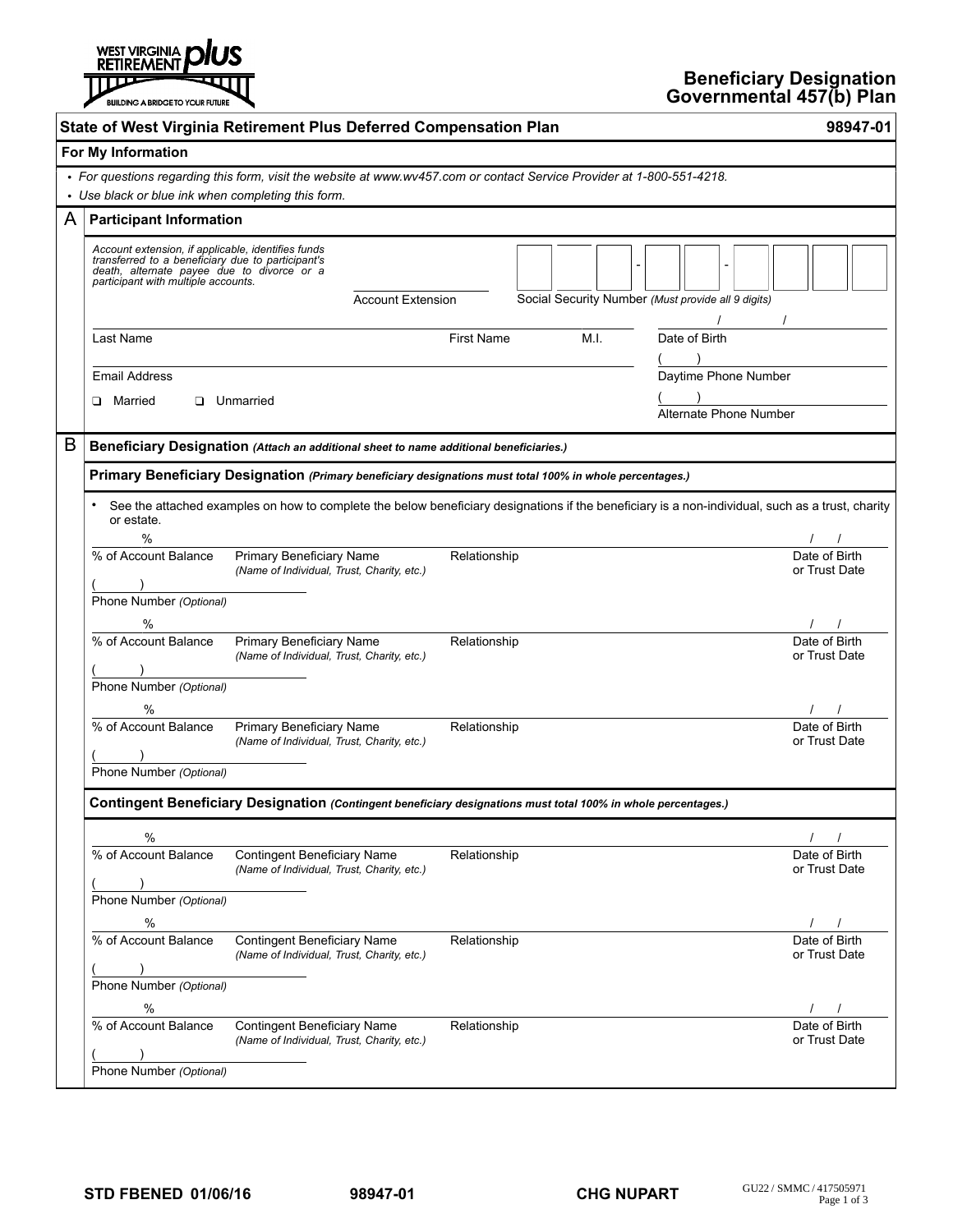|   |                                                                                                                                                                                                                                                                                                                                                                                                                                                                                                                                                                                                                                                                                                                                                                                                                                                                                                                                                                                                                                       |                                                                                                |      |                        |                                                                                                             | 98947-01 |  |  |  |
|---|---------------------------------------------------------------------------------------------------------------------------------------------------------------------------------------------------------------------------------------------------------------------------------------------------------------------------------------------------------------------------------------------------------------------------------------------------------------------------------------------------------------------------------------------------------------------------------------------------------------------------------------------------------------------------------------------------------------------------------------------------------------------------------------------------------------------------------------------------------------------------------------------------------------------------------------------------------------------------------------------------------------------------------------|------------------------------------------------------------------------------------------------|------|------------------------|-------------------------------------------------------------------------------------------------------------|----------|--|--|--|
|   | Last Name                                                                                                                                                                                                                                                                                                                                                                                                                                                                                                                                                                                                                                                                                                                                                                                                                                                                                                                                                                                                                             | <b>First Name</b>                                                                              | M.I. | Social Security Number |                                                                                                             | Number   |  |  |  |
| C | Participant Consent for Beneficiary Designation (Please sign on the 'Participant Signature' line below.)                                                                                                                                                                                                                                                                                                                                                                                                                                                                                                                                                                                                                                                                                                                                                                                                                                                                                                                              |                                                                                                |      |                        |                                                                                                             |          |  |  |  |
|   | I have completed, understand and agree to all pages of this Beneficiary Designation form. Subject to and in accordance with the terms of the<br>Plan, I am making the above beneficiary designations for my vested account in the event of my death. If I have more than one primary beneficiary,<br>the account will be divided as specified. If a primary beneficiary predeceases me, his or her benefit will be allocated to the surviving primary<br>beneficiaries. Contingent beneficiaries will receive a benefit only if there is no surviving primary beneficiary, as specified. If a contingent beneficiary<br>predeceases me, his or her benefit will be allocated to the surviving contingent beneficiaries. If I fail to designate beneficiaries, amounts will be paid<br>pursuant to the terms of the Plan or applicable law. This designation is effective upon execution and delivery to Service Provider. If any information<br>is missing, additional information may be required prior to recording my designation. |                                                                                                |      |                        |                                                                                                             |          |  |  |  |
|   | This designation supersedes all prior designations. Beneficiaries will share equally if percentages are not provided and any amounts unpaid upon<br>death will be divided equally. Primary and contingent beneficiaries must separately total 100% in whole percentages.                                                                                                                                                                                                                                                                                                                                                                                                                                                                                                                                                                                                                                                                                                                                                              |                                                                                                |      |                        |                                                                                                             |          |  |  |  |
|   | I understand that Service Provider is required to comply with the regulations and requirements of the Office of Foreign Assets Control, Department<br>of the Treasury ("OFAC"). As a result, Service Provider cannot conduct business with persons in a blocked country or any person designated by<br>OFAC as a specially designated national or blocked person. For more information, please access the OFAC website at: http://www.treasury.gov/<br>about/organizational-structure/offices/Pages/Office-of-Foreign-Assets-Control.aspx.                                                                                                                                                                                                                                                                                                                                                                                                                                                                                            |                                                                                                |      |                        |                                                                                                             |          |  |  |  |
|   | Any person who presents a false or fraudulent claim is subject to criminal and civil penalties.                                                                                                                                                                                                                                                                                                                                                                                                                                                                                                                                                                                                                                                                                                                                                                                                                                                                                                                                       |                                                                                                |      |                        |                                                                                                             |          |  |  |  |
|   | Participant Signature _                                                                                                                                                                                                                                                                                                                                                                                                                                                                                                                                                                                                                                                                                                                                                                                                                                                                                                                                                                                                               |                                                                                                |      |                        | Date (Required) _                                                                                           |          |  |  |  |
| D | <b>Mailing Instructions</b>                                                                                                                                                                                                                                                                                                                                                                                                                                                                                                                                                                                                                                                                                                                                                                                                                                                                                                                                                                                                           |                                                                                                |      |                        |                                                                                                             |          |  |  |  |
|   | After all signatures have been obtained, this form can be sent by                                                                                                                                                                                                                                                                                                                                                                                                                                                                                                                                                                                                                                                                                                                                                                                                                                                                                                                                                                     |                                                                                                |      |                        |                                                                                                             |          |  |  |  |
|   | Fax to:<br>OR.<br><b>Empower Retirement</b><br>1-866-745-5766                                                                                                                                                                                                                                                                                                                                                                                                                                                                                                                                                                                                                                                                                                                                                                                                                                                                                                                                                                         | <b>Regular Mail to:</b><br><b>Empower Retirement</b><br>PO Box 173764<br>Denver, CO 80217-3764 |      | <b>OR</b>              | <b>Express Mail to:</b><br><b>Empower Retirement</b><br>8515 E. Orchard Road<br>Greenwood Village, CO 80111 |          |  |  |  |

**Core securities, when offered, are offered through GWFS Equities, Inc. and/or other broker dealers.**

GWFS Equities, Inc., Member FINRA/SIPC, is a wholly owned subsidiary of Great-West Life & Annuity Insurance Company.

Empower Retirement refers to the products and services offered in the retirement markets by Great-West Life & Annuity Insurance Company (GWL&A), Corporate Headquarters: Greenwood Village, CO; Great-West Life & Annuity Insurance Company of New York, Home Office: White Plains, NY; and their subsidiaries and affiliates. All trademarks, logos, service marks, and design elements used are owned by their respective owners and are used by permission.